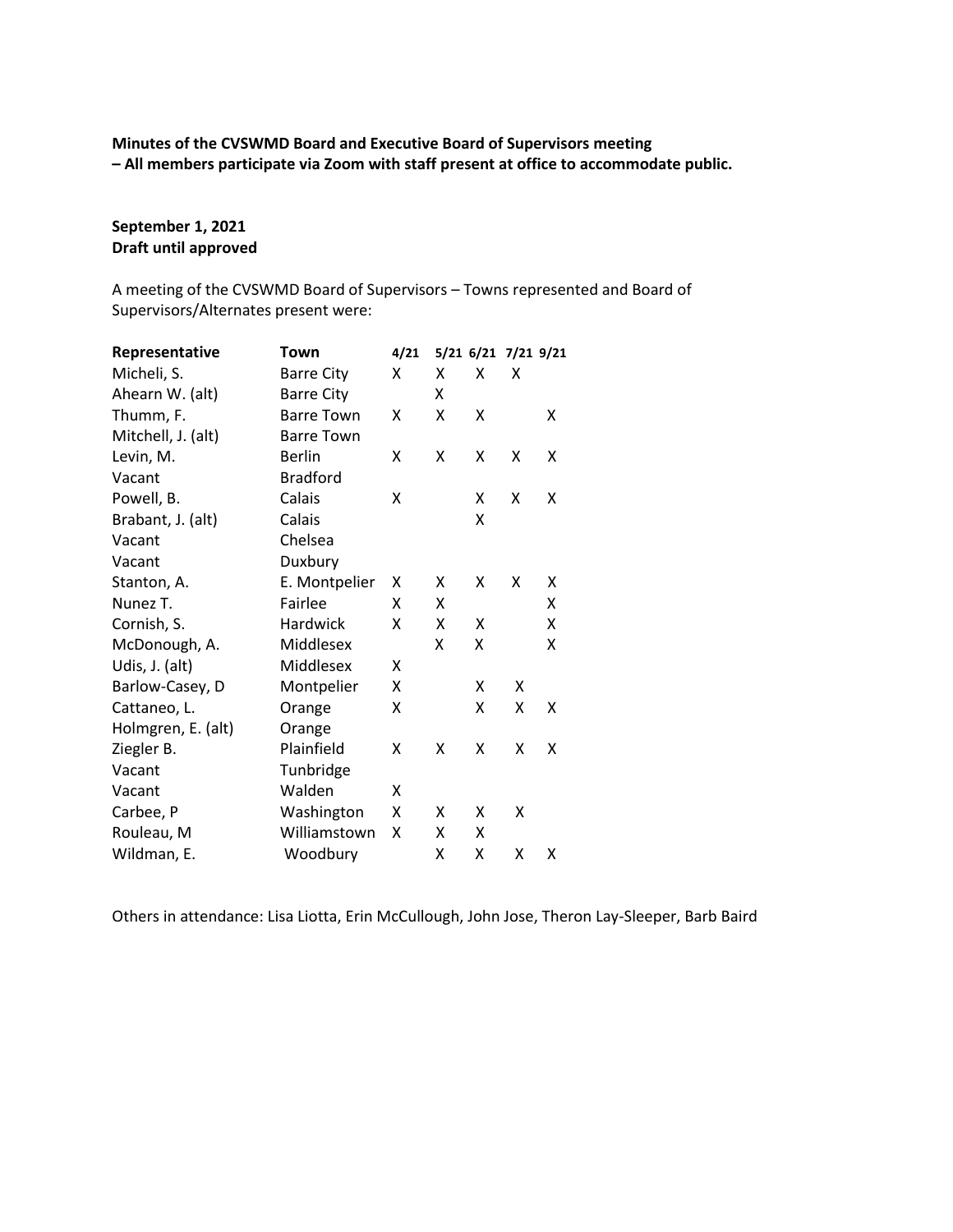Call to order (1)

Due to a lack of quorum, Fred Thumm called the meeting of the Executive Board to order at 6:35

Agenda Revisions (2) None

Public Comments and Announcements (3) No public present.

## Consent Agenda (4)

- A. Adopt minutes of the Board of Supervisors meetings:
	- June 2, 2021
	- $\bullet$  July 21 2021 special meeting
- B. Accept minutes of the Executive Board meetings:
	- June 15, 2021
	- July 15, 2021
	- August 17, 2021
- C. Accept minutes of the Financial Oversight Committee meetings:
	- June 22, 2021
	- July 27, 2021
	- August 8, 2021
	- August 24, 2021
- D. Accept minutes of the Program Oversight Committee meetings:
	- June 2, 2021
	- July 7, 2021
	- August 11, 2021 special meeting
- E. Accept minutes of the joint Program Oversight and Financial Oversight meeting:
	- August 24, 2021
- F. Accept minutes of the Grants Committee meetings:
	- June 28, 2021
	- July 26, 2021
	- August 23, 2021

# **Lee Cattaneo moved to accept the Consent Agenda. The motion was seconded and passed unanimously.**

## Review Financial Statements: As of June 30, 2021 (5)

Lisa Liotta went over the 4<sup>th</sup> quarterly financial statements and answered questions. The Financial Oversight Committee has gone over the statements. There was a discussion about the optics of having a surplus and the intent of the board to apply that surplus to the Household Hazardous Waste project.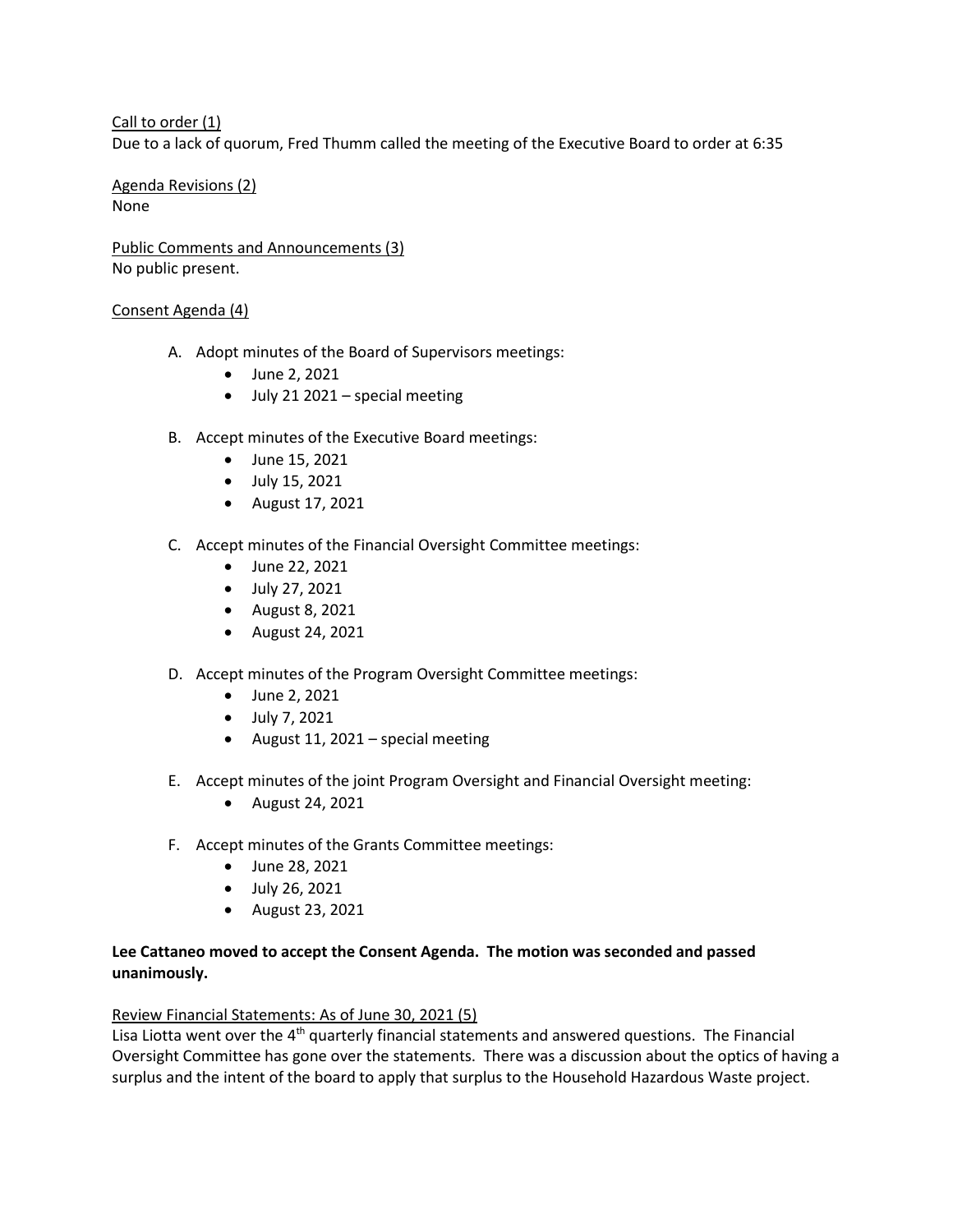# **Bill Powell moved to accept the financial statements as of June 30, 2021. The motion was seconded and passed unanimously.**

At 6:53 a quorum of the full board was attained. Fred Thumm adjourned the meeting of the Executive Board and convened the full board meeting.

### Review Annual Board Calendar, "Back to School." (6)

The calendar was provided in the packet. There was a request to add municipal grants to the calendar and for the Executive Board to discuss a board retreat in January.

## School Zero Waste, FY23 Program Plan (7)

John Jose went over the program plan that was included in the packet, pointing out the impacts of Covid-19 and language regarding waste audits that will be scaled back or paused. Jose pointed out that the plan focuses on food waste reduction, local disposal systems and repurposing/reuse. **Bill Powell moved to adopt the school zero waste FY23 program plan. The motion was seconded and passed unanimously.**

#### CVSWMD Grant Applications and Awards (8)

Theron Lay-Sleeper went over the grant applications in the packet.

- Barre City
- Green Mountain Returned Peace Corps, Organization Waste Reuse and Reduction grant
- Walden School, School Zero Waste grant

# **Bill Powell moved to grant Barre City \$5,000 for bulky waste/tire collection. The motion was seconded and passed unanimously.**

**Bill Powell moved to grant Green Mountain Returned Peace Corp Volunteers 433.19 for bicycle/sewing machine collection. The motion was seconded and passes unanimously.**

**Lee Cattaneo moved to grant Walden School \$2,000 for two water filling stations. The motion was seconded and passed unanimously.**

## Procurement Request – Non-Budgeted Compost Equipment (9)

Lisa Liotta explained the request in the packet.

**Bill Powell moved to approve the non-budgeted expenditure of up to \$13,500 to replenish Green Cone composters and accessories for resale and to complete the work of the USDA grant. The motion was seconded and passed unanimously.**

## FY22 Budget Adjustment, USDA grant (10)

**Lee Cattaneo moved to approve the FY22 budget revisions as presented to allow staff to complete the work of the USDA grant and remain within the FY22 operating budget.**

Draft Preliminary FY23 Operating Budget, Preliminary Capital Budget, Date of Public Hearing (11) Lisa Liotta went over the draft operating and capital budget in the packet, explaining that the Financial Oversight Committee has approved the documents. A public hearing needs to be held before a final adoption in December.

**Bill Powell moved to accept the draft FY23 operating budget and preliminary capital budget. The motion was seconded and passed unanimously.**